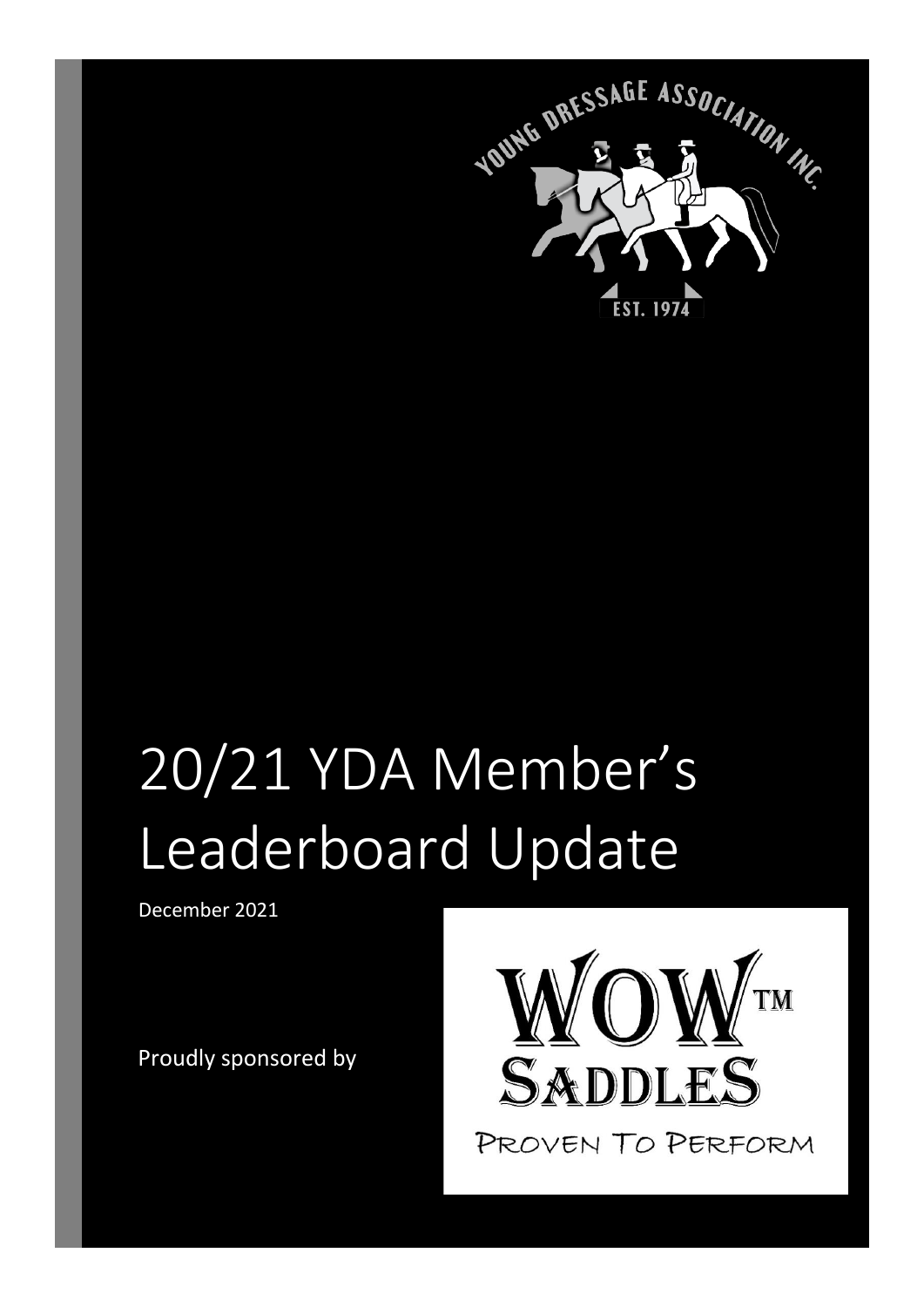*Due to Covid-19 and the cancellation of many events, we have adjusted the leaderboard. Results from all YDA events held over the past 2 years have been combined to make the 2020/2021 Leaderboard. The Young Dressage Association Leaderboard was introduced to encourage members to participate in YDA competitions and to reward consistent performances. The winner is often someone who competes regularly at YDA, rather than someone who came to a few events and gained high scores. If your name is highlighted in red, your membership must be paid by 7th January 2022 to be eligible for your award.*

#### **PREPARATORY HORSE OF THE YEAR**

| Horse                          | Rider                     |                |                | Feb-20 Oct-20 Nov-20 Feb-21 Apr-21 May-21 |                |                |                |                |                | Jul-21 Aug-21 Dec-21 Total |                         |
|--------------------------------|---------------------------|----------------|----------------|-------------------------------------------|----------------|----------------|----------------|----------------|----------------|----------------------------|-------------------------|
| <b>Barnetts Fascinator</b>     | <b>Felicity Weal</b>      |                | 11             | 6                                         | 6              | 8              | 9              |                | 12             |                            | 52                      |
| Dankesohn MBE                  | Megan Bryant              |                |                |                                           |                |                | 9              | 6              | 5              |                            | 20                      |
| <b>Stellinger MBE</b>          | Megan Bryant              |                | 11             | 5                                         |                |                |                |                |                |                            | 16                      |
| Lauren MBE                     | Megan Bryant              |                |                |                                           | 5              | 10             |                |                |                |                            | 15                      |
| The Wizzard                    | Cassandra Easther         |                | $\overline{7}$ | $\mathbf{1}$                              | $\mathbf 1$    | $\overline{2}$ |                |                |                |                            | 11                      |
| Springs Masquerade             | Alison Jones              |                |                |                                           | 5              | 5              |                |                |                |                            | 10                      |
| Daenerys CN                    | Megan Bryant              |                |                |                                           | 4              | 6              |                |                |                |                            | 10                      |
| Icewood Fair                   | Robert Vandyke            |                |                |                                           |                |                |                | 5              | 4              |                            | 9                       |
| <b>B My Bravado</b>            | <b>Frances Barnard</b>    |                |                |                                           |                | 8              |                |                |                |                            | 8                       |
| Coolidowns Dove                | Emily van der Struik      |                |                |                                           |                | $\overline{2}$ |                |                |                | 6                          | 8                       |
| <b>KMP Definitive</b>          | Debbie Blaxland           |                |                | $\mathbf{1}$                              |                |                |                |                |                | $\overline{7}$             | 8                       |
| Alamein                        | Julia McLean              |                | 4              |                                           | 3              |                |                |                |                |                            | $\overline{\mathbf{7}}$ |
| Gold                           | Camilla MacDonald         |                |                |                                           | 6              |                |                |                |                |                            | 6                       |
|                                |                           |                |                |                                           |                |                |                |                |                |                            | 6                       |
| <b>Ballymount Dantes</b>       | Crystal Finch             |                |                |                                           |                |                | 6              |                |                | 6                          |                         |
| Da Leonardo                    | Amelia Burton             |                |                |                                           |                |                |                |                |                |                            | 6<br>5                  |
| <b>Byalee Wie Win</b>          | Sue Walker                | 5              |                |                                           |                |                |                |                |                |                            |                         |
| <b>Thornbury Pierre</b>        | Anneliese Huyser          |                |                | $\mathbf{1}$                              | $\mathbf{1}$   | 3              |                |                |                |                            | 5                       |
| Well Hello Dolly               | Susan Low                 |                |                |                                           |                | 5              |                |                |                |                            | 5                       |
| <b>Madeliene K</b>             | <b>Jodi Faroe</b>         |                |                |                                           |                |                | 5              |                |                |                            | 5                       |
| Kayla                          | Laura Delamont            |                |                |                                           |                |                |                |                |                | 5                          | 5                       |
| <b>Pants on Fire</b>           | Laura Mcaleer             |                |                |                                           | 4              |                |                |                |                |                            | 4                       |
| Donnacha                       | <b>Chloe McGoldrick</b>   |                |                | 4                                         |                |                |                |                |                |                            | 4                       |
| <b>Erpawhitt Park Amythyst</b> | <b>Joanne McGrath</b>     | $\overline{4}$ |                |                                           |                |                |                |                |                |                            | 4                       |
| Rose                           | Kellie Tinworth           |                | 4              |                                           |                |                |                |                |                |                            | 4                       |
| Remington                      | Samantha Lidden           |                |                |                                           |                |                |                |                |                | 4                          | 4                       |
| Quest for Fame                 | Allan Lickiewicz          |                |                |                                           | 3              |                |                |                |                |                            | 3                       |
| Paris Oaks Elixa               | Imogen Thurgate           |                |                | $\overline{2}$                            | $\mathbf{1}$   |                |                |                |                |                            | 3                       |
| Peppertreefarm Bronte          | Robert Vandyke            |                |                | 3                                         |                |                |                |                |                |                            | 3                       |
| Gleniph Light My Fire          | Rebecca Dwyer             | 3              |                |                                           |                |                |                |                |                |                            | 3                       |
| Mon Cadeau                     | <b>Kylie Reeves</b>       |                |                |                                           | $\mathbf{1}$   | $\overline{2}$ |                |                |                |                            | 3                       |
| <b>Remember Ronaldo</b>        | <b>Boadicea Mountford</b> |                |                |                                           |                |                |                | 3              |                |                            | 3                       |
| Koolbardi                      | Amy Richardson            |                |                |                                           |                |                |                |                | 3              |                            | 3                       |
| Twin Rivers Istari             | Anneliese Huyser          |                |                |                                           |                |                |                |                |                | 3                          | 3                       |
| Orange is the New Black        | <b>Tori Wall</b>          |                |                |                                           | 2              |                |                |                |                |                            | $\overline{2}$          |
| <b>Tarburra Millificient</b>   | <b>Natalie Blundell</b>   |                |                |                                           | $\overline{2}$ |                |                |                |                |                            | $\overline{2}$          |
| Stonewash Levi                 | Nicole Godber             | $\overline{2}$ |                |                                           |                |                |                |                |                |                            | $\overline{\mathbf{c}}$ |
| Churringa Take it to the Limit | Nicole Godber             |                |                |                                           |                | 2              |                |                |                |                            | $\overline{2}$          |
| <b>Exotic Diva</b>             | Kayla Wowk                |                |                |                                           |                | 2              |                |                |                |                            | $\overline{2}$          |
| <b>Absolute Elegance</b>       | <b>Boadicea Mountford</b> |                |                |                                           |                | $\overline{2}$ |                |                |                |                            | $\overline{2}$          |
| <b>KO Sports Classic</b>       | Kassandra Wythes          |                |                |                                           |                | 2              |                |                |                |                            | 2                       |
| Woody                          | Amy Mckenzie              |                |                |                                           |                |                | $\overline{2}$ |                |                |                            | $\overline{2}$          |
| Tulip                          | Josie Laver               |                |                |                                           |                |                |                | $\overline{2}$ |                |                            | $\overline{2}$          |
| Harley                         | Jessica Wardell           |                |                |                                           |                |                |                |                | $\overline{2}$ |                            | $\overline{2}$          |
| <b>Boonderoo Spark</b>         | <b>Charlotte Matheson</b> |                |                |                                           | $\mathbf 1$    |                |                |                |                |                            | $\mathbf 1$             |
| Memphis Park Remarkable        | Lucinda Casey             |                |                |                                           | 1              |                |                |                |                |                            | $\mathbf{1}$            |
| Quamby Park Showmil            | Kellie Tinworth           |                |                |                                           | 1              |                |                |                |                |                            | $\mathbf 1$             |
| Knobbie                        | Linda Krogh               |                |                | 1                                         |                |                |                |                |                |                            | $\mathbf 1$             |
| Stellar                        | Amy Mckenzie              |                |                | $\mathbf{1}$                              |                |                |                |                |                |                            | $\mathbf{1}$            |
| Cappy                          | Lydia Johns               |                |                | $\mathbf{1}$                              |                |                |                |                |                |                            | $\mathbf 1$             |
| Rouge                          | <b>Stephanie Fowler</b>   | $\mathbf 1$    |                |                                           |                |                |                |                |                |                            | $\mathbf{1}$            |
| <b>Toby van Gelder</b>         | <b>Kristine Ellis</b>     |                |                |                                           |                | 1              |                |                |                |                            | $\mathbf{1}$            |
| Sarabi                         | Shaye Grovenor-Peters     |                |                |                                           |                |                |                |                |                | $\mathbf{1}$               | $\mathbf 1$             |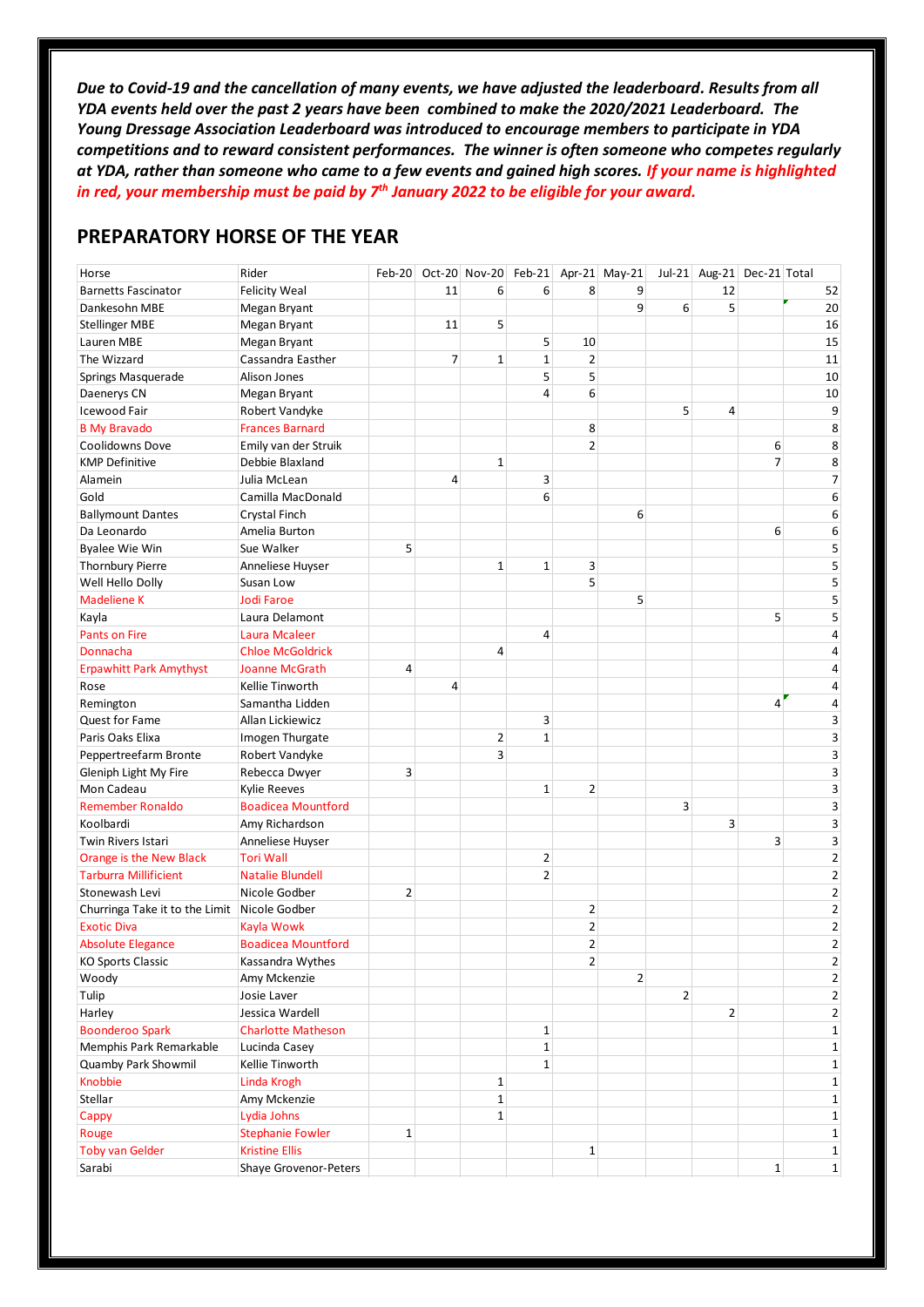#### **PRELIMINARY HORSE OF THE YEAR**

| Horse                              | Rider                    |                |                |                |                         |                         | Feb-20 Oct-20 Nov-20 Feb-21 Apr-21 May-21 |                | Jul-21 Aug-21 Dec-21 Total |              |                |
|------------------------------------|--------------------------|----------------|----------------|----------------|-------------------------|-------------------------|-------------------------------------------|----------------|----------------------------|--------------|----------------|
| <b>Fairview Nobility</b>           | Sharon McCarthy          |                |                | 10             | 10                      | 7                       | 11                                        | 7              | 11                         | 8            | 64             |
| <b>Engleston Rustic Oak</b>        | Georgia Corbett          | 12             |                | 12             |                         |                         |                                           | 3              | 9                          |              | 36             |
| Playmore Even Money                | Megan Hardman            | 6              | 6              |                | 6                       | $\overline{7}$          |                                           |                |                            | 11           | 36             |
| Mjay Final Trick                   | Sophie Grainger          |                | 5              | 4              | $\overline{2}$          |                         | $\sqrt{4}$                                | 5              | 4                          | 6            | 30             |
|                                    |                          | 3              | $\overline{7}$ | $\overline{7}$ | $\overline{7}$          |                         |                                           |                |                            |              | 24             |
| Gleniph Light My Fire              | Rebecca Dwyer            |                |                | 6              | $\overline{7}$          | $\overline{2}$          |                                           | 9              |                            |              | 24             |
| <b>Stellinger MBE</b>              | Megan Bryant             |                |                |                |                         |                         |                                           |                |                            |              |                |
| Castleraegh Zorro                  | Megan Bryant             |                |                |                |                         |                         | 11                                        | $\overline{4}$ |                            | 6            | 21             |
| <b>MP Cavalier</b>                 | Belinda O'Reilly         |                | 11             |                |                         | $\overline{4}$          |                                           |                |                            | 5            | 20             |
| <b>Glandore Elated</b>             | <b>Rachel Roberts</b>    |                | 10             | 9              |                         |                         |                                           |                |                            |              | 19             |
| <b>Brierley Stellar</b>            | Kaye Spence              |                |                |                | 6                       | 7                       |                                           |                | 2                          | 3            | 18             |
| Dankesohn MBE                      | Megan Bryant             |                |                |                |                         |                         |                                           | 3              | 3                          | 11           | 17             |
| F1 Strictly Taboo                  | <b>Ethan Romas</b>       |                |                |                |                         |                         | $\overline{4}$                            | 12             |                            |              | 16             |
| Anaki Park Sofinest                | Megan Bryant             |                |                |                |                         |                         |                                           |                |                            | 16           | 16             |
| <b>Arnage Totil Bliss</b>          | Kaila Simms              |                |                |                |                         | 11                      |                                           |                |                            |              | 11             |
| <b>Harvest Ripcurl</b>             | <b>Ceridwen Fenemore</b> | 10             |                |                |                         |                         |                                           | $\mathbf 1$    |                            |              | 11             |
| Cooramin Shine                     | <b>Toby Farraway</b>     |                |                |                | 10                      |                         |                                           |                |                            |              | 10             |
| Springs Cocoa Coala                | Alison Jones             |                |                |                | $\overline{4}$          | 6                       |                                           |                |                            |              | 10             |
| Icewood Fair                       |                          |                |                |                |                         |                         |                                           | 5              | 5                          |              | 10             |
|                                    | Robert Vandyke           |                |                |                |                         |                         |                                           |                |                            |              |                |
| Green Gables in Style              | Rachel Molloy            |                |                | $\overline{4}$ | 5                       |                         |                                           |                |                            |              | 9              |
| Im Legit                           | Phoebe Clifton           | $\overline{4}$ |                |                | 5                       |                         |                                           |                |                            |              | 9              |
| Something Special                  | Sharon Ross              |                |                |                |                         |                         |                                           |                |                            | 9            | 9              |
| Stellar                            | Amy McKenzie             |                | $\overline{7}$ | $\mathbf{1}$   |                         |                         |                                           |                |                            |              | 8              |
| Professor B                        | Crystal Finch            |                |                |                |                         |                         | 8                                         |                |                            |              | 8              |
| Sanlirra Levitation                | <b>Amy Diebert</b>       |                |                |                |                         |                         |                                           | 8              |                            |              | 8              |
| <b>Fourex</b>                      | <b>Sarah Shady</b>       |                |                |                | $\,1\,$                 |                         |                                           |                | 6                          |              | $\overline{7}$ |
| Springs Cherry Coala               | Patricia Healey          | 4              |                | $\overline{2}$ |                         |                         |                                           |                |                            |              | 6              |
| Crafty                             | Lisa Killmore            | $\overline{2}$ |                | $\overline{4}$ |                         |                         |                                           |                |                            |              | 6              |
| Rosevale Ballroom Blitz            | Anne Nelson              |                |                |                | 6                       |                         |                                           |                |                            |              | 6              |
| The Wizzard                        | Cassandra Easther        |                |                | $\overline{2}$ | $\overline{4}$          |                         |                                           |                |                            |              | 6              |
|                                    | <b>Katherine Clifton</b> | $\,1\,$        |                |                | 5                       |                         |                                           |                |                            |              | 6              |
| Nadajak William                    |                          |                |                |                |                         |                         |                                           |                |                            |              |                |
| <b>Lotus Park Vincent Van Gogh</b> | <b>Melinda Norton</b>    |                |                |                |                         |                         |                                           | 6              |                            |              | 6              |
| Anaki Park Sofinest                | Jennifer Wailes          |                |                |                |                         |                         | 5                                         |                | $\mathbf 1$                |              | 6              |
| <b>Vintage Marquet</b>             | <b>Hannah Constance</b>  | 3              |                |                |                         | $\overline{2}$          |                                           |                |                            |              | 5              |
| Coolidowns Dove                    | Amba McGoldrick          |                |                |                | 5                       |                         |                                           |                |                            |              | 5              |
| Gold                               | Camilla MacDonald        |                |                |                | 5                       |                         |                                           |                |                            |              | 5              |
| <b>Toby Van Gelder</b>             | Megan Bryant             |                |                | 5              |                         |                         |                                           |                |                            |              | 5              |
| Tulla La Lea                       | Madeline Bowman-Smith    | 5              |                |                |                         |                         |                                           |                |                            |              | 5              |
| <b>Ballymount Dantes</b>           | Crystal Finch            |                |                |                |                         |                         | 5                                         |                |                            |              | 5              |
| <b>Warrina Commandeer</b>          | <b>Amy Smith</b>         |                |                |                |                         |                         | $\overline{4}$                            | $\mathbf 1$    |                            |              | 5              |
| Forever Magickal                   | Kaila Simms              |                |                |                |                         |                         |                                           |                |                            | 5            | 5              |
| Kayla                              | Laura Delamont           |                |                |                |                         |                         |                                           |                |                            | 5            | 5              |
| <b>Tocal Question</b>              | Emily Perryman           |                |                |                | $\overline{2}$          | 2                       |                                           |                |                            |              | 4              |
|                                    | Sue Walker               | 4              |                |                |                         |                         |                                           |                |                            |              | 4              |
| <b>Byalee Wie Win</b>              |                          |                |                |                |                         |                         |                                           |                |                            |              |                |
| <b>Chester Bay</b>                 | Sarah Webb               | $\overline{4}$ |                |                |                         |                         |                                           |                |                            |              | 4              |
| Kazoo                              | Anne Reader              |                |                |                |                         |                         | $\overline{4}$                            |                |                            |              | 4              |
| <b>Gotico Park Valentino</b>       | Amelia Kay               |                |                |                |                         |                         |                                           | 4              |                            |              | 4              |
| Amisfield Billy                    | <b>Audrey Pearce</b>     |                |                |                |                         |                         |                                           | $\overline{4}$ |                            |              | 4              |
| <b>Emu Gully Diggers Blaze</b>     | Georgia Corbett          |                |                |                |                         | $\overline{\mathbf{c}}$ |                                           |                | $\overline{2}$             |              | 4              |
| <b>Bloomers Summertime</b>         | Kristian Akehurst        |                |                |                | 3                       |                         |                                           |                |                            |              | 3              |
| <b>The Southern</b>                | Hana Jugovic             |                |                |                | $\,1\,$                 | $\overline{2}$          |                                           |                |                            |              | 3              |
| <b>KC Ransom</b>                   | <b>Fiona Baker</b>       |                |                |                | $\,1\,$                 | 2                       |                                           |                |                            |              | 3              |
| Stonewash Levi                     | Nicole Godber            | $\mathbf 1$    |                |                |                         | $\overline{\mathbf{c}}$ |                                           |                |                            |              | 3              |
| Ennovyar Cest Moi                  | Rianna Reeves            | $\mathbf 1$    |                |                |                         | 2                       |                                           |                |                            |              | 3              |
| Pants on Fire                      | Laura Mcaleer            |                |                |                | $\mathbf{1}$            | $\overline{2}$          |                                           |                |                            |              | 3              |
| Springs Masquerade                 | Alison Jones             |                |                |                | 3                       |                         |                                           |                |                            |              | 3              |
| Quest for Fame                     | Allan Lickiewicz         |                |                |                | $\overline{\mathbf{3}}$ |                         |                                           |                |                            |              | 3              |
| Donnacha                           | <b>Chloe McGoldrick</b>  |                |                | 3              |                         |                         |                                           |                |                            |              | 3              |
|                                    |                          |                |                |                |                         |                         |                                           |                |                            |              |                |
| <b>Riverdale Kenzie</b>            | Nicola Smith             |                |                |                |                         |                         | $\overline{\mathbf{3}}$                   |                |                            |              | 3              |
| Chummy                             | Camilla MacDonald        |                |                |                |                         |                         | 3                                         |                |                            |              | 3              |
| Remi Furstensong                   | Sarah Farraway           |                |                |                |                         |                         |                                           | 3              |                            |              | 3              |
| Jager                              | Amanda Dickson           |                |                |                |                         |                         |                                           | 3              |                            |              | 3              |
| <b>Charlier Brown</b>              | Joanne Strawbridge       |                |                |                |                         |                         |                                           |                | 3                          |              | 3              |
| Da Leonardo                        | Amelia Burton            |                |                |                |                         |                         |                                           |                |                            | 3            | 3              |
| My Kingdom of Fife                 | Carolyn Milland          |                |                |                | $\overline{2}$          |                         |                                           |                |                            |              | $\mathbf 2$    |
| Ramsay Creek Barrister             | Lisa Killmore            |                |                |                |                         | $\overline{2}$          |                                           |                |                            |              | $\overline{2}$ |
| Knobbie                            | Linda Krogh              |                |                | $\overline{2}$ |                         |                         |                                           |                |                            |              | $\mathbf 2$    |
| <b>HS Inspire</b>                  | <b>Amelia Davis</b>      | $\overline{2}$ |                |                |                         |                         |                                           |                |                            |              | $\overline{2}$ |
| More Than a Miracle                | Kim Lang                 | $\mathbf 2$    |                |                |                         |                         |                                           |                |                            |              | $\mathbf 2$    |
| <b>Erphawhitt Park Amythyst</b>    | Joanne McGrath           | $\overline{2}$ |                |                |                         |                         |                                           |                |                            |              | $\mathbf 2$    |
| <b>Strike Action</b>               | Katie Henderson          |                |                |                |                         | $\mathbf{1}$            |                                           |                |                            |              | $1\,$          |
| <b>Tarburra Millificient</b>       | <b>Natalie Blundell</b>  |                |                |                | $1\,$                   |                         |                                           |                |                            |              | $\mathbf 1$    |
|                                    |                          |                |                |                |                         |                         |                                           |                |                            |              |                |
| Alamein                            | Julie Mclean             |                |                |                | $1\,$                   |                         |                                           |                |                            |              | $\,1\,$        |
| <b>Mountain Crk Mirage</b>         | Olivia McHugh            |                |                |                | $\mathbf{1}$            |                         |                                           |                |                            |              | $\mathbf 1$    |
| Mon Cadeau                         | <b>Kylie Reeves</b>      |                |                |                | 1                       |                         |                                           |                |                            |              | $1\,$          |
| Oaks Ambassador                    | Sally Chapman            |                |                | $\mathbf 1$    |                         |                         |                                           |                |                            |              | $\mathbf 1$    |
| <b>Byalee Bella Rose</b>           | <b>Anna Carter</b>       | $1\,$          |                |                |                         |                         |                                           |                |                            |              | $1\,$          |
| Tulip                              | Josephine Laver          |                |                |                |                         |                         |                                           | $\mathbf{1}$   |                            |              | $\,1\,$        |
| <b>Midnight Dreams</b>             | <b>Belinda Wright</b>    |                |                |                |                         |                         |                                           | $\mathbf 1$    |                            |              | $\,1\,$        |
| Koolbardi                          | Amy Richardson           |                |                |                |                         |                         |                                           |                | $\mathbf 1$                |              | $\,1\,$        |
| Red Roy                            | Connie Besant            |                |                |                |                         |                         |                                           |                | $\mathbf 1$                |              | $\,1\,$        |
| Coolidowns Dove                    | Emily van der Struik     |                |                |                |                         |                         |                                           |                |                            | $1\,$        | $\,1\,$        |
| <b>Furst Fling</b>                 | Jana Poppe               |                |                |                |                         |                         |                                           |                |                            | $\mathbf{1}$ | $\,1\,$        |
| Sarabi                             | Shaye Grovenor-Peters    |                |                |                |                         |                         |                                           |                |                            | $\mathbf{1}$ | $\,1\,$        |
|                                    |                          |                |                |                |                         |                         |                                           |                |                            |              |                |
| Jolie Victoire                     | Georgia Evans            |                |                |                |                         |                         |                                           |                |                            | $\mathbf{1}$ | $\mathbf 1$    |
| Remington                          | Samantha Lidden          |                |                |                |                         |                         |                                           |                |                            | $\mathbf{1}$ | $1\,$          |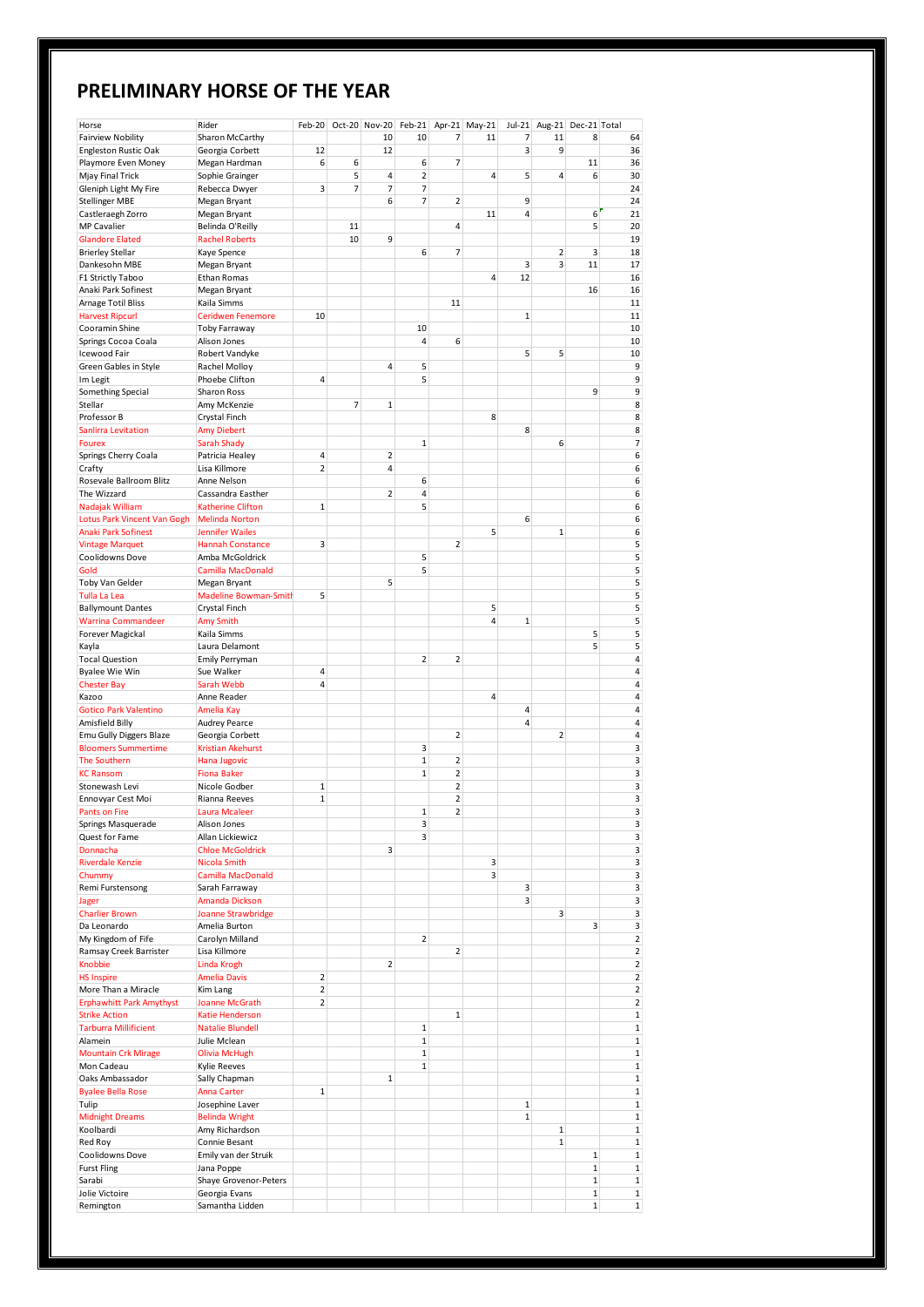#### **NOVICE HORSE OF THE YEAR**

| Horse                                   | Rider                                       | $Feb-20$       |    | Oct-20 Nov-20 Feb-21 Apr-21 May-21 |                |                |    |             | Jul-21 Aug-21 Dec-21 Total |                |                |
|-----------------------------------------|---------------------------------------------|----------------|----|------------------------------------|----------------|----------------|----|-------------|----------------------------|----------------|----------------|
| Playmore Even Money                     | Megan Hardman                               |                | 5  |                                    | 4              |                | 9  |             |                            | 10             | 28             |
| <b>Callum Park Damascus</b>             | <b>Susan Elekessey</b>                      |                |    | 12                                 | $\overline{4}$ | 10             |    |             |                            |                | 26             |
| <b>Stellinger MBE</b>                   | Megan Bryant                                |                |    |                                    |                |                | 12 |             | 12                         |                | 24             |
| <b>Whispering Willow</b>                | <b>Lauren Smart</b>                         |                | 12 | 6                                  |                |                |    |             |                            |                | 18             |
| Sir Versace                             | Darcey Eyb                                  |                | 5  | $\mathbf{1}$                       | 10             |                |    | 1           |                            |                | 17             |
| Jillz                                   | Megan Keir                                  |                | 4  |                                    | 3              |                |    |             |                            | 10             | 17             |
| <b>Wild River Tulio</b>                 | <b>Helen Walker-Ross</b>                    |                |    | 7                                  |                | $\overline{2}$ |    | 6           |                            |                | 15             |
| Aaria                                   | <b>Toni Pearce</b>                          | 4              |    | 3                                  | $\overline{7}$ |                |    |             |                            |                | 14             |
| <b>Fairview Nobility</b>                | Sharon McCarthy                             |                |    |                                    |                |                | 5  | 4           | 5                          |                | 14             |
| Rosevale Ballroom Blitz                 | Anne Nelson                                 |                |    |                                    |                | 3              |    |             |                            | 10             | 13             |
| <b>Favourite MBE</b>                    | Megan Bryant                                | 12             |    |                                    |                |                |    |             |                            |                | 12             |
| Springs Pepsi Coala                     | Alison Jones                                |                |    |                                    |                | 11             |    |             |                            |                | 11             |
| Tarburra Whisper                        | Sharon McCarthy                             | 10             |    |                                    |                |                |    |             |                            |                | 10             |
| Castleraegh Zorro                       | Megan Bryant                                |                |    |                                    |                |                |    |             | 4                          | 6              | $10\,$         |
| SPH Santarina                           | Katherine Dennis                            |                |    |                                    |                | 9              |    |             |                            |                | 9              |
| <b>Bandalene Truman</b>                 | Victoria Wythes                             |                |    |                                    | $\overline{4}$ | 5              |    |             |                            |                | 9              |
| Cooramin Nilegro                        | Sarah Farraway                              |                |    | 8                                  |                |                |    |             |                            |                | 8              |
| Angara Absolut                          | Sarah Webb                                  |                |    | 3                                  |                |                | 5  |             |                            |                | 8              |
| Gowrie Park Cognac                      | Emma Hutchinson                             |                |    |                                    |                |                |    |             |                            | 8              | 8              |
| Springs Coca Coala                      | Alison Jones                                |                |    |                                    | 6              |                |    |             |                            |                | 6              |
| Toby Van Gelder                         | Megan Bryant                                |                |    | 6                                  |                |                |    |             |                            |                | 6              |
| F1 Strickly Taboo                       | Ethan Romas-Hill                            |                |    |                                    |                |                |    | 6           |                            |                | 6              |
| Oakey                                   | Sally Chapman                               |                |    |                                    |                |                |    |             | 6                          |                | 6              |
| <b>Arnage Totil Bliss</b>               | Kaila Simms                                 |                |    |                                    |                |                |    |             |                            | 6              | 6              |
|                                         | <b>Anwen Lovett</b>                         | 5              |    |                                    |                |                |    |             |                            |                | 5              |
| <b>Brierley Nysa</b><br>Farraday        | Jacqui Melbourne                            |                |    | 5                                  |                |                |    |             |                            |                | 5              |
|                                         |                                             | 3              |    | $\mathbf{1}$                       |                | $\mathbf{1}$   |    |             |                            |                | 5              |
| Engleston Rustic Oak<br>Coolidowns Dove | Georgia Corbett                             |                |    |                                    | 5              |                |    |             |                            |                | 5              |
|                                         | Amba McGoldrick<br><b>Camilla MacDonald</b> | 5              |    |                                    |                |                |    |             |                            |                | 5              |
| Zartop                                  |                                             |                |    |                                    |                |                |    |             |                            |                |                |
| Nadajak William                         | Katherine Clifton                           |                |    |                                    |                | $\overline{2}$ |    |             | 3<br>5                     |                | 5<br>5         |
| Kiora                                   | Alyssa Brown                                |                |    |                                    |                |                |    |             |                            | 5              | 5              |
| Remi Furstensong                        | Sarah Farraway                              |                |    |                                    |                |                |    |             |                            | 5              | 5              |
| <b>MP Cavalier</b>                      | Belinda O'Reilly                            |                |    |                                    |                |                |    |             |                            |                |                |
| Wanghaven Houston                       | Renee Herboldt                              | 4              |    |                                    |                |                |    |             |                            |                | 4              |
| <b>Greenwood Classic Jasper</b>         | Paris Kellner                               |                |    |                                    | 4              |                |    |             |                            |                | 4              |
| <b>Orions Quest</b>                     | Anne Reader                                 |                |    |                                    |                | 4              |    |             |                            |                | 4              |
| <b>Bandit</b>                           | Susan Hardwick                              |                |    | 4                                  |                |                |    |             |                            |                | 4              |
| Chummy                                  | <b>Camilla MacDonald</b>                    |                |    |                                    |                |                | 4  |             |                            |                | 4              |
| Fine Artwork                            | Louise McCabe                               |                |    | 3                                  |                |                |    |             |                            |                | 3              |
| <b>Rayma Spices</b>                     | <b>Vicki Anderson</b>                       |                |    |                                    |                |                | 3  |             |                            |                | 3              |
| <b>Byalee Bella Rose</b>                | <b>Anna Carter</b>                          | $\overline{2}$ |    |                                    |                |                |    |             |                            |                | $\overline{2}$ |
| Goron Toron Ludinghausen                | Georgia Evans                               |                |    | $\mathbf{1}$                       |                | $\mathbf{1}$   |    |             |                            |                | 2              |
| <b>Bloomers Summertime</b>              | <b>Kristian Akehurst</b>                    |                |    |                                    | $\overline{2}$ |                |    |             |                            |                | $\overline{2}$ |
| Bridgford Rock On R                     | Diana Tremain                               |                |    |                                    |                | $\overline{2}$ |    |             |                            |                | 2              |
| Im Legit                                | <b>Pheobe Clifton</b>                       |                |    |                                    |                | $\overline{2}$ |    |             |                            |                | 2              |
| Crafty                                  | Lisa Killmore                               |                |    | $\overline{2}$                     |                |                |    |             |                            |                | $\overline{2}$ |
| Jolie Victoire                          | Georgia Evans                               |                |    |                                    |                |                |    |             |                            | $\overline{2}$ | $\overline{2}$ |
| <b>KC Ransom</b>                        | <b>Fiona Baker</b>                          |                |    |                                    | $1\vert$       |                |    |             |                            |                | $\mathbf{1}$   |
| <b>Musk Park Bruce Almighty</b>         | <b>Annabelle Reynolds</b>                   | 1              |    |                                    |                |                |    |             |                            |                | $\mathbf{1}$   |
| <b>Furst Affair</b>                     | <b>Abby Baker</b>                           |                |    |                                    |                |                |    | $\mathbf 1$ |                            |                | $\mathbf{1}$   |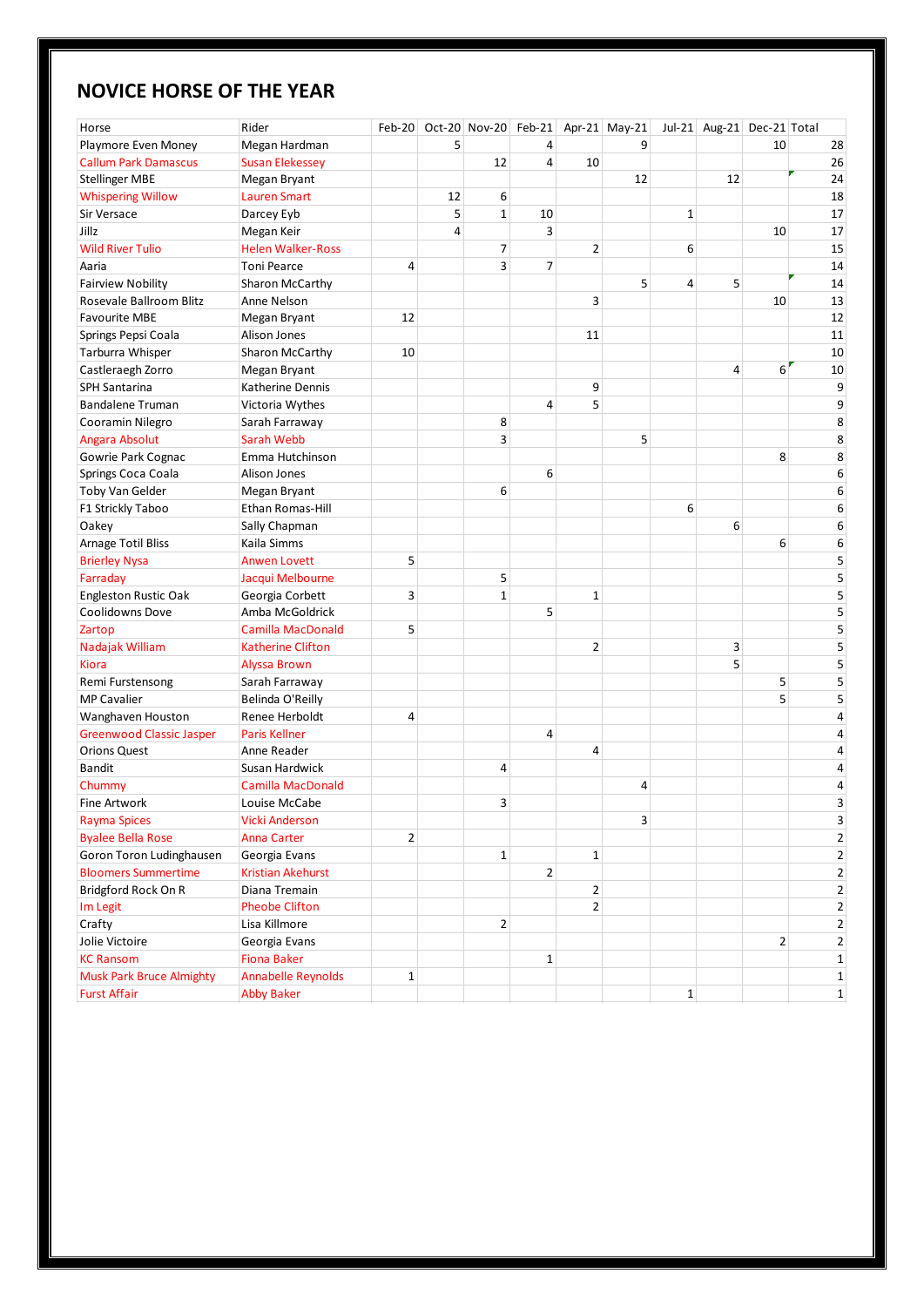#### **ELEMENTARY HORSE OF THE YEAR**

| Horse                           | Rider                     | $Feb-20$ |   | Oct-20 Nov-20 Feb-21 Apr-21 May-21 |                |                |    | $Jul-21$       |    | Aug-21 Dec-21 Total |                |
|---------------------------------|---------------------------|----------|---|------------------------------------|----------------|----------------|----|----------------|----|---------------------|----------------|
| Call Me Cooper                  | Debbie Blaxland           |          |   | 14                                 | 7              | $\overline{7}$ | 6  | 10             | 12 | 17                  | 73             |
| Remi Lincoln                    | Kate Still                | 9        |   | 7                                  | 10             | $\overline{2}$ | 11 | 3              | 10 | 15                  | 67             |
| <b>Woolaroo Rivercruz</b>       | Sally Walker              |          | 6 |                                    |                | 9              |    | 8              |    |                     | 23             |
| <b>Callum Park Damascus</b>     | <b>Susan Elekessy</b>     |          |   |                                    | 6              |                |    |                |    | 12                  | 18             |
| Celadon Exclusive               | Simone Hope               |          |   |                                    | 10             | 5              |    |                |    | $\mathbf{1}$        | 16             |
| Farraday                        | Jacqui Melbourne          |          |   | 6                                  |                | 8              |    |                |    |                     | 14             |
| <b>Fairview Voyager</b>         | <b>Cheryl Gander</b>      | 12       |   |                                    |                |                |    |                |    |                     | 12             |
| Winterfell W                    | Toby Farraway             |          |   | 12                                 |                |                |    |                |    |                     | 12             |
| Amberwood Smashing Lady         | Simone Pye                |          |   |                                    | 8              | 4              |    |                |    |                     | 12             |
| <b>Hollands Hotwad</b>          | Oliva Holland             |          |   | 11                                 |                |                |    |                |    |                     | 11             |
| For the Moment                  | Sue Walker                |          |   |                                    |                |                |    | 11             |    |                     | 11             |
| <b>BB Lush</b>                  | Linda Saunders            |          |   | 3                                  |                | 6              |    |                |    |                     | 9              |
| Harvest Liason                  | Kasandra Wythes           |          |   |                                    | $\overline{7}$ | $\overline{2}$ |    |                |    |                     | 9              |
| <b>Welts Brego</b>              | Jane Hyslop               |          |   |                                    |                |                |    | 7              |    |                     | 7              |
| <b>Sugargum Blossom</b>         | Nicola Smith              | 6        |   |                                    |                |                |    |                |    |                     | 6              |
| Sir Versace                     | Darcey Eyb                |          |   |                                    |                |                |    | 6              |    |                     | 6              |
| Woolaroo Donnerschwartz         | Sally Walker              | 5        |   |                                    |                |                |    |                |    |                     | 5              |
| For the Moment                  | <b>Babette Dunn</b>       |          |   |                                    |                | 5              |    |                |    |                     | 5              |
| <b>Fine Artwork</b>             | Louise McCabe             |          |   | 3                                  |                | $\overline{2}$ |    |                |    |                     | 5              |
| Gowrie Park Cognac              | Emma Hutchinson           |          |   |                                    |                |                |    |                |    | 5                   | 5              |
| <b>Bandalene Truman</b>         | Victoria Wythes           |          |   |                                    | 4              |                |    |                |    |                     | 4              |
| <b>Arnage Fantasy</b>           | <b>Janice Naissen</b>     |          |   | $\overline{2}$                     |                |                |    |                |    |                     | $\overline{2}$ |
| <b>Hamlot Park Top Secret</b>   | <b>Mandy Lewis</b>        |          |   |                                    | $\overline{2}$ |                |    |                |    |                     | $\overline{2}$ |
| Henny the First                 | <b>Marianne Donnelly</b>  |          |   |                                    |                | $\overline{2}$ |    |                |    |                     | 2              |
| <b>Galaxy Cosmic Quest</b>      | <b>Melinda Norton</b>     |          |   |                                    | $\overline{2}$ |                |    |                |    |                     | $\overline{2}$ |
| SPH Santarina                   | Katharine Dennis          |          |   |                                    |                |                |    | $\overline{2}$ |    |                     | $\mathbf 2$    |
| <b>Bandit</b>                   | Susan Hardwick            |          |   | $\mathbf{1}$                       |                |                |    |                |    |                     | $\mathbf{1}$   |
| <b>Mister Cosmopolitian</b>     | <b>Caitlyn Adcock</b>     |          |   | $\mathbf{1}$                       |                |                |    |                |    |                     | 1              |
| <b>Musk Park Bruce Almighty</b> | <b>Annabelle Reynolds</b> | 1        |   |                                    |                |                |    |                |    |                     | 1              |
| Jillz                           | Megan Keir                |          |   |                                    |                |                |    |                |    | $\mathbf 1$         | $\mathbf 1$    |

#### **MEDIUM HORSE OF THE YEAR**

| Horse                           | Rider                   | $Feb-20$       |   |    |              |    | Oct-20 Nov-20 Feb-21 Apr-21 May-21 |   | Jul-21 Aug-21 Dec-21 Total |    |    |
|---------------------------------|-------------------------|----------------|---|----|--------------|----|------------------------------------|---|----------------------------|----|----|
| Woolaroo Donnerschwartz         | Sally Walker            |                | 5 | 9  | 9            | 6  |                                    | 8 |                            | 11 | 48 |
| <b>Fairbanks Flo Rida</b>       | <b>Inger Sutherland</b> |                |   |    | 12           | 10 |                                    |   |                            |    | 22 |
| Remi Don Quixote                | Sarah Farraway          |                |   |    |              |    |                                    | 8 |                            | 11 | 19 |
| Fame                            | Linda Krogh             |                |   |    | 9            | 4  |                                    | 5 |                            |    | 18 |
| <b>Revelwood Queens County</b>  | Megan Keir              |                | 6 | 12 |              |    |                                    |   |                            |    | 18 |
| Winterfell W                    | <b>Toby Farraway</b>    |                |   |    | 6            |    |                                    | 6 |                            |    | 12 |
| Desiree IMP                     | Kaila Simms             |                |   |    |              | 11 |                                    |   |                            |    | 11 |
| <b>Fairview Riversong</b>       | Amy Mckenzie            |                |   |    |              |    | 11                                 |   |                            |    | 11 |
| Davrol Diva                     | <b>Oliver Mitchell</b>  |                |   |    |              |    |                                    |   |                            | 11 | 11 |
| Aloha Flamboyant                | <b>Anthony Porombka</b> |                |   | 6  | 4            |    |                                    |   |                            |    | 10 |
| Domstaar                        | Saskia Smith            |                |   |    |              |    | 10                                 |   |                            |    | 10 |
| <b>Tarburra Storm Hit</b>       | Kelly O'Keeffe          |                |   | 5  |              |    |                                    |   |                            | 5  | 10 |
| <b>Callum Park Saint Tropez</b> | <b>Susan Elekessy</b>   |                |   |    |              | 9  |                                    |   |                            |    | 9  |
| Royale                          | Jo Gilshenan            |                |   |    |              |    | 9                                  |   |                            |    | 9  |
| <b>Fairview Voyager</b>         | <b>Cheryl Gander</b>    |                |   | 6  |              |    |                                    |   |                            |    | 6  |
| Maharani                        | Amba McGoldrick         |                | 6 |    |              |    |                                    |   |                            |    | 6  |
| <b>Brierley Super Nova</b>      | <b>Anwen Lovett</b>     | 5              |   |    |              |    |                                    |   |                            |    | 5  |
| <b>Star Seeker</b>              | Anne Reader             |                |   |    | $\mathbf{1}$ |    |                                    |   |                            | 3  | 4  |
| Donald                          | <b>Elizabeth Dawes</b>  |                |   |    | 2            | 1  |                                    |   |                            |    | 3  |
| Call Me Cooper                  | Debbie Blaxland         |                |   |    |              |    | 3                                  |   |                            |    | 3  |
| <b>Brierley Nysa</b>            | <b>Anwen Lovett</b>     |                |   |    |              |    |                                    |   |                            | 3  | 3  |
| <b>Bradgate Park Solitaire</b>  | Samantha Hain           | $\overline{2}$ |   |    |              |    |                                    |   |                            |    | 2  |
| <b>BB Lush</b>                  | Linda Saunders          |                |   | 2  |              |    |                                    |   |                            |    | 2  |
| <b>Welts Brego</b>              | Jane Hyslop             |                |   |    |              | 2  |                                    |   |                            |    | 2  |
| Sire Versace                    | Darcey Eyb              |                |   |    |              |    |                                    |   |                            | 1  | 1  |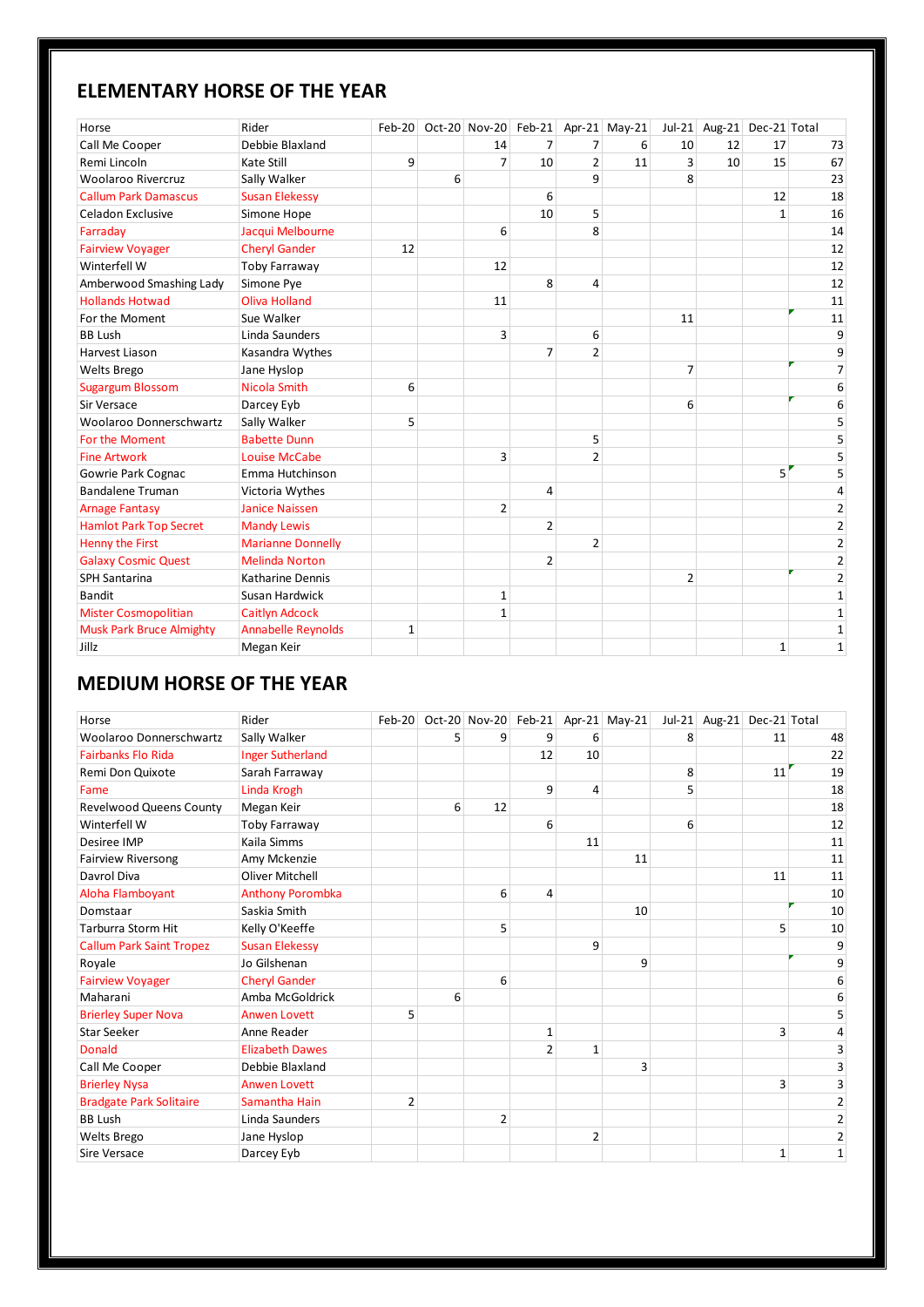#### **ADVANCED HORSE OF THE YEAR**

| Horse                          | Rider                   |    |   |    |    | Feb-20 Oct-20 Nov-20 Feb-21 Apr-21 May-21 | $Jul-21$ | Aug-21 Dec-21 Total |    |    |
|--------------------------------|-------------------------|----|---|----|----|-------------------------------------------|----------|---------------------|----|----|
| <b>Tarburra Storm Hit</b>      | Kelly O'Keeffe          |    | 6 | 11 | 8  |                                           |          |                     |    | 42 |
| Demartini                      | Anita Doswell           |    |   |    | 10 |                                           |          |                     | 6  | 19 |
| Jo Jo                          | Josephine Laver         |    |   | 6  | 12 |                                           |          |                     |    | 18 |
| <b>Revelwood Queens County</b> | Megan Keir              |    |   |    |    |                                           |          |                     | 18 | 18 |
| <b>Furst Dance MBE</b>         | Megan Bryant            | 11 |   |    |    |                                           |          |                     |    | 11 |
| <b>Star Seeker</b>             | Anne Reader             |    |   |    |    |                                           |          |                     |    |    |
| Davrol Diva                    | Oliver Mitchell         |    |   |    |    |                                           |          |                     |    |    |
| <b>Riverside Princess</b>      | <b>Natalie Blundell</b> |    |   |    |    |                                           |          |                     |    |    |
| Sir Anton                      | Maggie Davis            |    |   |    |    |                                           |          |                     |    |    |
| Frankie J                      | <b>Toni Pearce</b>      |    |   |    |    |                                           |          |                     |    |    |
| <b>Shadowfax Phoenix</b>       | Paula Harrington        |    |   |    |    |                                           |          |                     |    |    |
| Woolaroo Donnerschwartz        | Sally Walker            |    |   |    |    |                                           |          |                     |    |    |

#### **FEI HORSE OF THE YEAR**

| Horse                     | Rider                    | $Feb-20$ |    | Oct-20 Nov-20 | $Feb-21$ |    | Apr-21 May-21 | $Jul-21$ | Aug-21 Dec-21 Total |    |
|---------------------------|--------------------------|----------|----|---------------|----------|----|---------------|----------|---------------------|----|
| <b>Furst Dance MBE</b>    | Megan Bryant             |          | 12 |               | 12       | 10 |               | 12       | 12                  | 58 |
| <b>Callum Park Geneva</b> | <b>Susan Elekessy</b>    |          |    | 12            | 11       | 11 |               |          | 12                  | 46 |
| Astronomical              | Amy McKenzie             |          |    |               | 9        | 11 |               | 11       |                     | 38 |
| Clyro Rufus               | Leah Troldahl            |          |    |               |          | 8  |               |          | 10                  | 22 |
| GV Ryans Rave             | Megan McEachern          |          |    | 10            |          |    |               |          |                     | 17 |
| Don Rubin                 | <b>Susan Elekessy</b>    |          |    | 6             |          | 11 |               |          |                     | 17 |
| Mr Jackson                | Megan Bryant             | 6        |    |               |          | 11 |               |          |                     | 17 |
| Hollands Bend Highlander  | Jodie Dunstan            |          |    |               |          | 12 |               |          |                     | 12 |
| <b>MW Rotsong</b>         | Sarah Farraway           |          |    |               |          |    |               |          | 8                   | 8  |
| <b>AB Fabulous</b>        | <b>Chantelle Mathews</b> |          |    |               |          | 6  |               |          |                     | 6  |
| <b>Riverside Princess</b> | <b>Natalie Blundell</b>  |          |    |               |          |    |               |          |                     | 5  |
| ol ol                     | Josephine Laver          |          |    |               |          |    |               |          |                     | 3  |
| <b>Bridgford Smokey</b>   | Diana Tremain            |          |    |               |          | ς  |               |          |                     | 3  |
| Frankie J                 | <b>Toni Pearce</b>       |          |    |               |          |    |               |          |                     |    |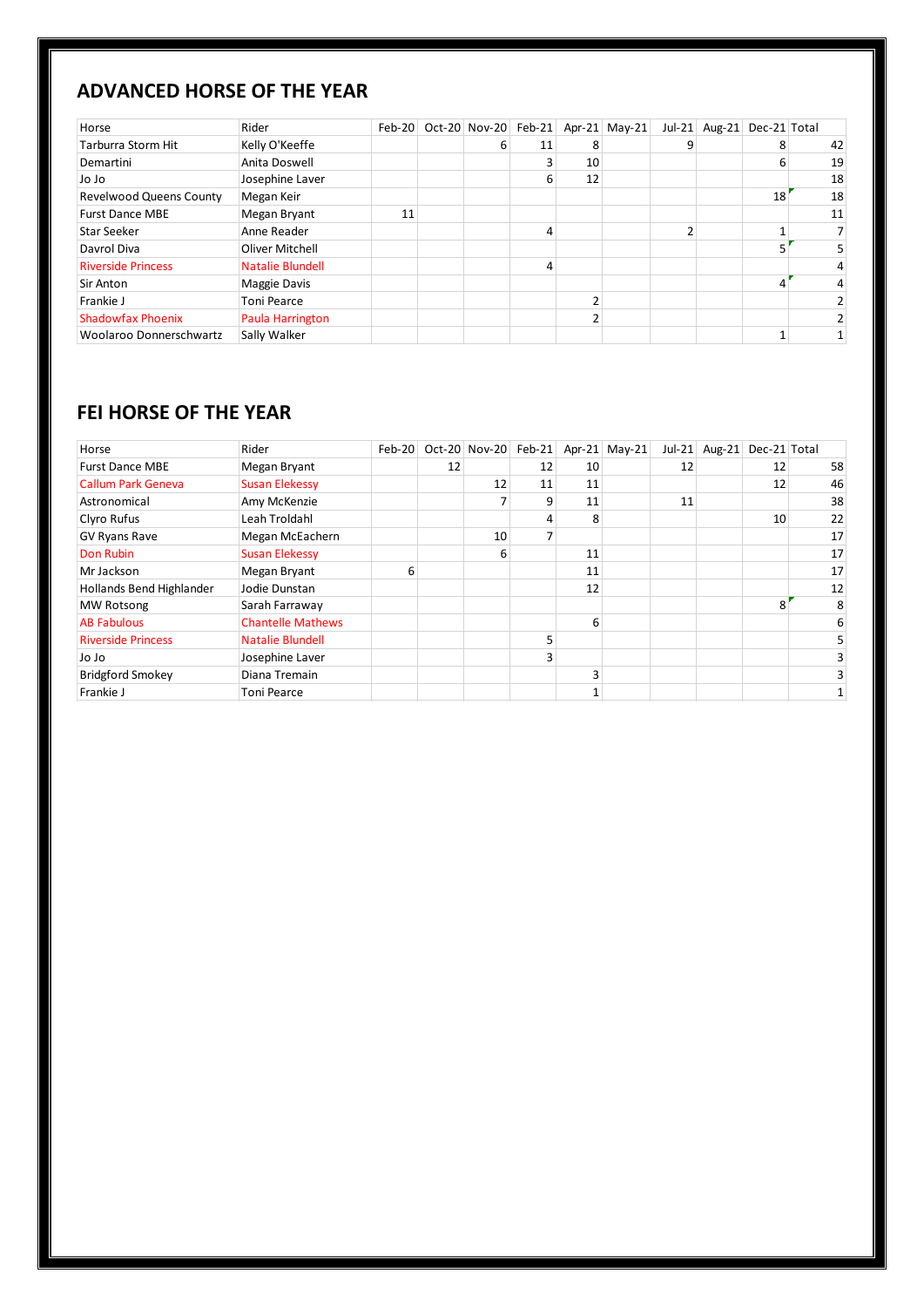#### **PONY OF THE YEAR**

| Horse                                     | Rider                    | $Feb-20$ |    |                |                |                | Oct-20 Nov-20 Feb-21 Apr-21 May-21 |    | Jul-21 Aug-21 Dec-21 Total |                |                |
|-------------------------------------------|--------------------------|----------|----|----------------|----------------|----------------|------------------------------------|----|----------------------------|----------------|----------------|
| Stockleigh Flaunt It                      | Marie Cooper             | 10       | 11 | 9              | 10             | 12             | 12                                 | 16 | 12                         | 27             | 119            |
| Peppertree Golden Starlight               | Natasha Larsen           | 9        | 11 | 10             | 9              | 8              | 12                                 | 16 | 18                         | 25             | 118            |
| Jindalee Colleen                          | Natasha Holland          | 17       | 11 | 8              | 15             | 8              | 11                                 |    | 15                         | 16             | 101            |
| Stockleigh Dark Angel                     | Natasha Larsen           |          | 9  | 6              | 6              | 5              | 12                                 | 11 | 12                         | 24             | 85             |
| <b>Euston Musician</b>                    | <b>Brooke Kelly</b>      |          |    | 10             | 6              | $\overline{7}$ |                                    | 5  | 6                          | 13             | 47             |
| Ennoyvar Deep Mystery                     | <b>Kylie Reeves</b>      | 9        | 11 | 17             |                | 4              |                                    |    |                            |                | 41             |
| Barringa Alexander                        | Audrey Brooke            | 12       |    |                |                |                |                                    | 10 |                            | 18             | 40             |
| Sugargum Uabba Fern                       | Nicola Smith             |          | 11 |                | 8              |                | 11                                 |    | 9                          |                | 39             |
| <b>SLH Don Philipp</b>                    | Anne Riley               |          |    | 12             |                | 12             |                                    |    |                            | 12             | 36             |
| Roseneath Crème De La Celt                | <b>Nicole Whittaker</b>  |          |    | 12             | 12             | 11             |                                    |    |                            |                | 35             |
| Grenwood Lulu                             | Rianna Reeves            | 5        | 12 | 5              | 12             |                |                                    |    |                            |                | 34             |
| Cherrington Catriona                      | Rachel Molloy            |          |    | 12             | 10             | 7              |                                    |    |                            | 5              | 34             |
| <b>Lyalls Merlin</b>                      | <b>Jack Clancy</b>       | 5        |    | 10             | 6              | 12             |                                    |    |                            |                | 33             |
| <b>Butterfly Farm Elle</b>                | Lisa Swan                |          |    |                | 9              | 9              |                                    | 14 |                            |                | 32             |
| Fairlight Acres Braidon                   | Debbie Bennett           | 5        |    |                |                | 10             |                                    |    | 5                          | 10             | 30             |
|                                           |                          |          |    |                | 8              | 6              | 5                                  |    |                            |                |                |
| <b>HPH Ostentatious</b>                   | Maggie Davis             |          |    |                |                |                |                                    |    |                            | 11             | 30             |
| <b>Back to Black</b>                      | Nicole Mazur             | 1        | 6  | 10             | 12             |                |                                    |    |                            |                | 29             |
| <b>Noblis</b>                             | Kerrie Wise              |          |    |                |                | 11             |                                    | 12 |                            | 6              | 29             |
| PTF Prima Ballerina                       | Brianna Vandyke          |          |    |                | 4              | 9              |                                    | 12 |                            |                | 25             |
| Miss Divine M                             | Katherine Stewardson     | 12       |    | 11             |                |                |                                    |    |                            |                | 23             |
| Dareema Oliver Twist                      | Vicki Wilder             |          |    |                |                |                | 9                                  | 3  | 11                         |                | 23             |
| Balabla Blue Lynx                         | Genevieve Apps           |          |    |                |                | 2              |                                    | 10 | 11                         |                | 23             |
| <b>Master Henry</b>                       | Megan Bryant             |          | 11 | 11             |                |                |                                    |    |                            |                | 22             |
| Kylandee Cogniac                          | Sue Hardwick             | 6        |    |                | $\overline{7}$ | 6              |                                    |    |                            |                | 19             |
| <b>Baxters Shes Magic</b>                 | <b>Amelia Davis</b>      |          |    | 5              |                | 6              |                                    | 8  |                            |                | 19             |
| Sugargum Uabba Fern                       | Nicola Smith             |          |    |                |                | 8              |                                    | 9  |                            |                | 17             |
| Amaranda Bradley                          | Alison Dowton            |          |    | 7              |                |                |                                    |    |                            | 9              | 16             |
| Cherrington Jolene                        | Rachel Molloy            |          |    |                | 8              | 6              |                                    |    |                            |                | 14             |
| Wynara Bronze Warrior                     | Lesley Childs            |          |    |                |                |                | 11                                 |    |                            | 3              | 14             |
| <b>Greenwood Memento</b>                  | Kristine Haines-Kellner  |          |    |                | 12             |                |                                    |    |                            |                | 12             |
| Burrowa Bayardo Express                   | Ella Weaven              |          |    | 10             |                | $\overline{2}$ |                                    |    |                            |                | 12             |
| Regazza Dream a Little Dream Emily Fraser |                          |          |    |                | 8              | 4              |                                    |    |                            |                | 12             |
| Dolly                                     | Emily van der Struik     |          |    | 6              | 6              |                |                                    |    |                            |                | 12             |
| <b>Stratfield Misty</b>                   | Lucy Chapman             |          |    |                |                |                |                                    | 10 |                            | $\overline{2}$ | 12             |
| Fairbanks Ringo                           | <b>Oliver Mitchell</b>   | 11       |    |                |                |                |                                    |    |                            |                | 11             |
| <b>Mika</b>                               | <b>Harriet Hughes</b>    |          |    | 11             |                |                |                                    |    |                            |                | 11             |
| <b>Perfect Dawn</b>                       | <b>Kathleen Bokey</b>    |          |    |                |                | 10             |                                    |    |                            |                | 10             |
| Oliver Sudden                             | Imogen Thurgate          |          |    | $\overline{2}$ | 4              | 4              |                                    |    |                            |                | 10             |
| <b>Buckwell Park Harlequin</b>            | Julie Vandyke            |          |    |                | 9              |                |                                    |    |                            |                | 9              |
| Golden Topaz                              | Emily van der Struik     | 1        |    |                |                |                |                                    |    |                            | 8              | 9              |
| Russell Pocket Picasso                    | Ava Walker               |          |    |                |                |                |                                    |    |                            | 8              | 8              |
| <b>Dusty Star</b>                         | <b>Emma Clifton</b>      | 5        |    |                |                | $\overline{2}$ |                                    |    |                            |                | 7              |
| Kosciuszko Mystic                         | Kim Lang                 |          | 5  | 1              | $\mathbf{1}$   |                |                                    |    |                            |                | $\overline{7}$ |
| Pine Lane Ariel                           | Ashleigh Carberry        |          |    | 4              | $\mathbf{1}$   | $\overline{2}$ |                                    |    |                            |                | $\overline{7}$ |
| <b>Bessd Phineart</b>                     | Georgina Gebhardt        |          |    |                |                |                | 7                                  |    |                            |                | 7              |
| Kenda Park Ultrasonic                     | <b>Fiona Baker</b>       |          |    |                |                | 6              |                                    |    |                            |                | 6              |
| <b>GP Charlie Brown</b>                   | Madeleine Baldwin        | 3        |    |                |                | 3              |                                    |    |                            |                | 6              |
| <b>Bamborough Soloist</b>                 | <b>Brooke Hurth-Gye</b>  |          |    | 6              |                |                |                                    |    |                            |                | 6              |
| <b>Bamborough Jitterbug</b>               | <b>Katherine Clifton</b> | 6        |    |                |                |                |                                    |    |                            |                | 6              |
| Poesie De Masquerade                      | <b>Emily Fraser</b>      |          |    |                |                |                |                                    |    |                            | 6              | 6              |
| <b>Gneevebrack Storm</b>                  | <b>Nicole Whittaker</b>  |          |    | 5              |                |                |                                    |    |                            |                | 5              |
| <b>Freemans Lodge Dakeela</b>             | Jamie-Lee Verne          |          |    |                |                | 5              |                                    |    |                            |                | 5              |
| Dots on Parade                            | Rachel Garland           |          |    |                |                |                |                                    |    | 5                          |                | 5              |
| Gervase Park Rustic Gold                  |                          | 4        |    |                |                |                |                                    |    |                            |                | 4              |
|                                           | Ann Reilly               |          |    |                |                |                |                                    |    |                            |                |                |
| Kenda Park Ultrasonic                     | Jamie-Lee Verne          |          |    |                | 4              |                |                                    |    |                            |                | 4              |
| Jezlyn Camilla                            | Rebecca Dwyer            |          |    |                | 3              |                |                                    |    |                            |                | 3              |
| Grace                                     | <b>Tommie Parker</b>     |          |    |                | 3              |                |                                    |    |                            |                | 3              |
| Bamborough Golly Gosh                     | <b>Lesley Childs</b>     |          |    | 3              |                |                |                                    |    |                            |                | 3              |
| Bamborough Golly Gosh                     | Camilla Metcalfe         |          |    |                |                | 3              |                                    |    |                            |                | 3              |
| Nhairobi                                  | <b>Mandy Lewis</b>       |          |    |                | $\overline{2}$ |                |                                    |    |                            |                | 2              |
| <b>Riuna Star Design</b>                  | <b>Maylin Duke</b>       |          |    |                |                | $\overline{2}$ |                                    |    |                            |                | $\overline{2}$ |
| <b>Master Henry</b>                       | Donna Nash               |          |    |                |                | $\overline{2}$ |                                    |    |                            |                | 2              |
| Primrose Court Phineas Fogg               | Sandra Mills             |          |    |                |                | $\overline{2}$ |                                    |    |                            |                | 2              |
| Redlans Ivy Six                           | <b>Tommie Parker</b>     |          |    |                |                | $\overline{2}$ |                                    |    |                            |                | 2              |
| <b>Sweet Kiss</b>                         | <b>Daisy Tait</b>        |          |    | $\mathbf 1$    |                |                |                                    |    |                            |                | $\mathbf{1}$   |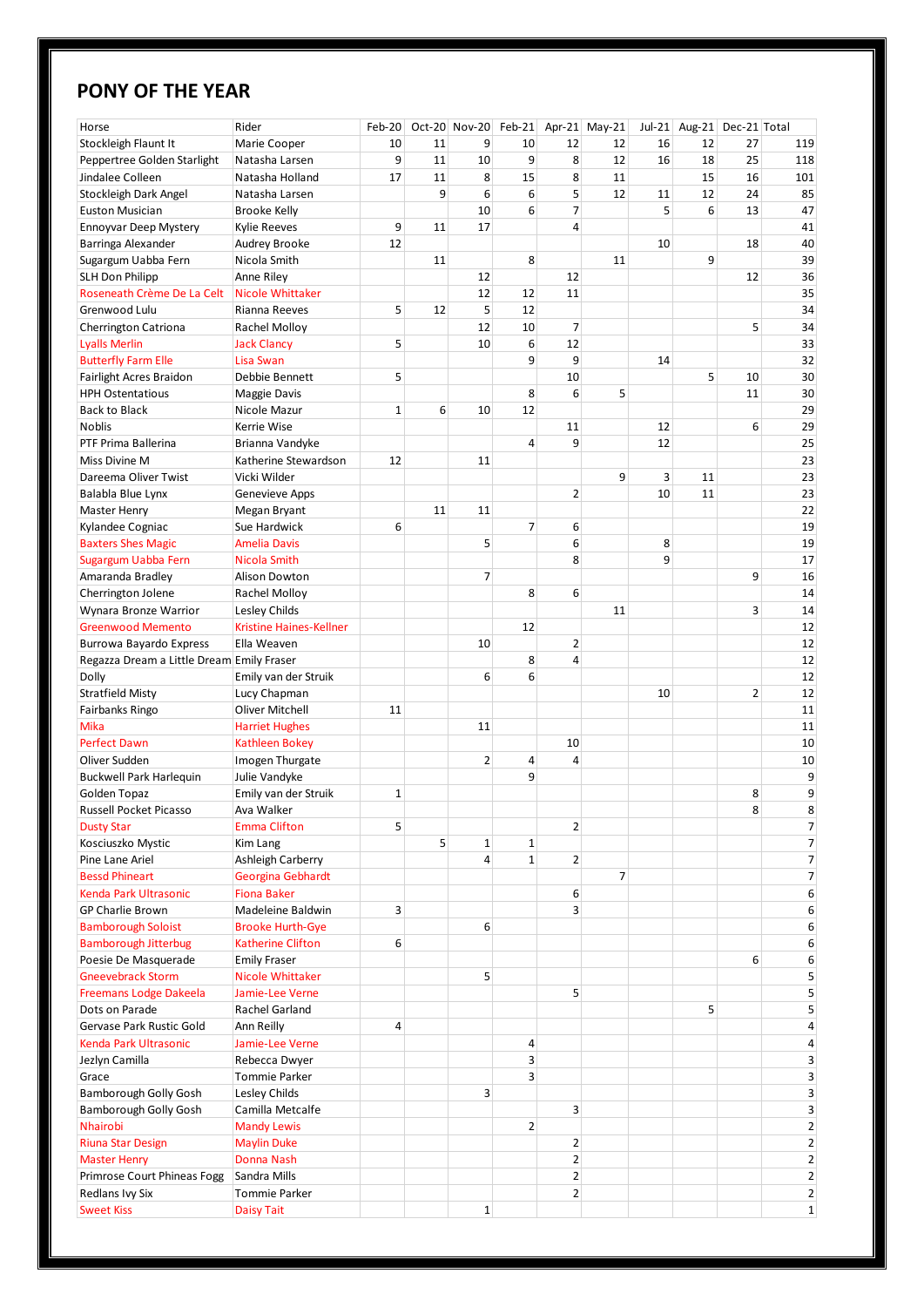#### **JUNIOR RIDER OF THE YEAR (Born 2008 or after)**

| Horse                                          | Rider                   | $Feb-20$ |    |                |                |    | Oct-20 Nov-20 Feb-21 Apr-21 May-21 |                | Jul-21 Aug-21 Dec-21 Total |                |    |
|------------------------------------------------|-------------------------|----------|----|----------------|----------------|----|------------------------------------|----------------|----------------------------|----------------|----|
| <b>Stratfield Misty</b>                        | Lucy Chapman            |          |    |                |                |    | 11                                 |                | 11                         | 6              | 32 |
| Coolidowns Dove                                | Emily van der Struik    |          |    |                |                | 5  |                                    |                |                            | 10             | 29 |
| <b>Lyalls Merlin</b>                           | <b>Jack Clancy</b>      | 4        |    |                | 6              | 11 |                                    |                |                            |                | 21 |
| Dash                                           | Camilla Metcalfe        | 4        |    | 8              | 4              |    |                                    |                |                            |                | 16 |
| <b>Russell Pocket Picasso</b>                  | Ava Walker              |          | 5  | 5              |                | 6  |                                    |                |                            | $\overline{7}$ | 16 |
| Oaks Elixa Paris                               | Imogen Thurgate         |          |    | 6              | 3              | 7  |                                    |                |                            |                | 16 |
| Koora-Iyn After Midnight                       | Camilla Metcalfe        |          | 7  | 5              |                |    |                                    |                |                            |                | 12 |
| Dolly                                          | Emily van der Struik    |          | 3  | $\overline{2}$ | 7              |    |                                    |                |                            |                | 12 |
| <b>Bamborough Golly Gosh</b>                   | Camilla Metcalfe        |          |    |                |                | 3  | 8                                  |                |                            |                | 12 |
| Starbright                                     | <b>Isabel Pearce</b>    |          |    |                |                |    | 10                                 |                |                            |                | 11 |
| Woranora Sovereign                             | <b>Willow Ambrose</b>   |          | 10 |                |                |    |                                    |                |                            |                | 10 |
| <b>Rathowen Velvet Bows</b>                    | <b>Audrey Pearce</b>    |          |    | 8              | $\overline{2}$ |    |                                    |                |                            |                | 10 |
| <b>Dusty Star</b>                              | <b>Emma Clifton</b>     | 1        |    |                |                | 1  | 6                                  |                |                            |                | 8  |
| Pine Lane Ariel                                | Ashleigh Carberry       |          |    | 1              | $\mathbf{1}$   | 5  |                                    |                |                            | 5              |    |
| Dash                                           | Jed Metcalfe            |          |    |                |                |    | 5                                  |                |                            |                |    |
| Golden Topaz                                   | Emily van der Struik    | 4        |    |                |                |    |                                    |                |                            | $\overline{2}$ |    |
| Oliver Sudden                                  | Imogen Thurgate         |          |    | 4              |                |    |                                    |                |                            |                |    |
| Grace                                          | Tommie Parker           |          |    |                | 3              | 1  |                                    |                |                            |                |    |
| Kookaburra Hill Lachlan Llewe Charlotte Pearce |                         |          |    | $\overline{2}$ |                |    |                                    |                |                            |                |    |
| Rathowen Velvet Bows                           | <b>Charlotte Pearce</b> |          |    |                |                |    |                                    | $\overline{2}$ |                            |                |    |
| <b>Brewharni Danny Devito</b>                  | Georgia Conron          | 1        |    |                |                |    |                                    |                |                            |                |    |
| <b>Sweet Kiss</b>                              | Daisy Tait              |          |    | $\mathbf{1}$   |                |    |                                    |                |                            |                |    |
| Amisfield Billy                                | <b>Audrey Pearce</b>    |          |    |                |                |    |                                    | 1              |                            |                |    |

#### **YOUNG RIDER OF THE YEAR (Born 2000 – 2007)**

|                              | Rider                     |                |    |                |                |                |                                    |                |                            |    |                         |
|------------------------------|---------------------------|----------------|----|----------------|----------------|----------------|------------------------------------|----------------|----------------------------|----|-------------------------|
| Horse                        |                           | $Feb-20$       | 10 |                |                |                | Oct-20 Nov-20 Feb-21 Apr-21 May-21 |                | Jul-21 Aug-21 Dec-21 Total |    |                         |
| <b>Euston Musician</b>       | <b>Brooke Kelly</b>       |                |    | 6              | 8              | 6              |                                    | 10             | 9                          | 6  | 55                      |
| Mjay Final Trick             | Sophie Grainger           |                | 11 | $\overline{2}$ | 6              | $\overline{2}$ | 11                                 | $\overline{7}$ | 6                          | 10 | 55                      |
| Glenray Wrangler             | Archie Metcalfe           | 5              | 11 |                | $\overline{2}$ |                |                                    | 3              |                            |    | 21                      |
| Nadajak William              | <b>Katherine Clifton</b>  | 6              |    |                | $\mathbf{1}$   | 9              |                                    |                | 5                          |    | 21                      |
| <b>Willinga Park Drummer</b> | <b>Annabelle Reynolds</b> |                |    |                | $\overline{7}$ | 6              |                                    | $\overline{7}$ |                            |    | 20                      |
| Sir Versace                  | Darcey Eyb                |                |    | 6              | 3              | 5              |                                    | 4              |                            |    | 18                      |
| <b>Tocal Question</b>        | Emily Perryman            |                |    | $\overline{4}$ | $\mathbf{1}$   |                |                                    |                |                            | 9  | 14                      |
| Im Legit                     | <b>Phoebe Clifton</b>     | 5              |    |                | 5              | $\mathbf{1}$   |                                    |                |                            |    | 11                      |
| <b>HPH Ostentatious</b>      | Maggie Davis              |                |    |                |                | 11             |                                    |                |                            |    | 11                      |
| Sarabi                       | Shaye Grovenor-Peters     |                |    |                |                |                | 6                                  | $\overline{2}$ |                            | 3  | 11                      |
| <b>Tennassee Whiskey</b>     | <b>Katherine Clifton</b>  |                |    |                |                |                | $\overline{7}$                     |                |                            |    | $\overline{7}$          |
| <b>Glenray Wrangler</b>      | <b>Katherine Clifton</b>  |                |    |                |                |                | $\overline{7}$                     |                |                            |    | $\overline{7}$          |
| <b>Harvest Ripcurl</b>       | <b>Ceridwen Fenemore</b>  | 6              |    |                |                |                |                                    | $\mathbf{1}$   |                            |    | $\overline{7}$          |
| Sugargum Ubba Fern           | Nicola Smith              | 6              |    |                |                |                |                                    |                |                            |    | 6                       |
| <b>Fourex</b>                | <b>Sarah Shady</b>        |                |    |                | $\mathbf{1}$   |                |                                    |                | 5                          |    | 6                       |
| Wanghaven Houston            | Renee Herboldt            | 5              |    |                |                |                |                                    |                |                            |    | 5                       |
| <b>Sanlirra Levitation</b>   | <b>Amy Diebert</b>        |                |    |                |                |                |                                    | 5              |                            |    | 5                       |
| Karmarthen Statesman         | Sophie Grainger           | 4              |    |                |                |                |                                    |                |                            |    | $\overline{4}$          |
| <b>Mountain Crk Mirage</b>   | <b>Olivia McHugh</b>      |                |    |                | $\overline{4}$ |                |                                    |                |                            |    | 4                       |
| <b>The Southern</b>          | Hana Jugovic              |                |    |                | 4              |                |                                    |                |                            |    | 4                       |
| <b>Bandalene Truman</b>      | Victoria Wythes           | 1              |    |                |                | 3              |                                    |                |                            |    | 4                       |
| Tulla La Lea                 | Madeline Bowman-Smith     | 3              |    |                |                |                |                                    |                |                            |    | 3                       |
| <b>GP Charlie Brown</b>      | Madeline Baldwin          | $\overline{2}$ |    |                |                | $\mathbf 1$    |                                    |                |                            |    | $\overline{\mathbf{3}}$ |
| Ennovyar Cest Moi            | Rianna Reeves             | $\mathbf{1}$   |    |                |                | $\overline{2}$ |                                    |                |                            |    | $\overline{\mathbf{3}}$ |
| Goron Toron Ludinghausen     | Georgia Evans             |                |    | $\mathbf{1}$   |                | $\overline{2}$ |                                    |                |                            |    | $\overline{\mathbf{3}}$ |
| <b>Davina</b>                | <b>Alyssa Brown</b>       |                |    |                |                |                |                                    |                | 3                          |    | $\overline{\mathbf{3}}$ |
| Red Roy                      | Connie Besant             |                |    |                |                |                |                                    |                | 3                          |    | $\overline{\mathbf{3}}$ |
| Jolie Victoire               | Georgia Evans             |                |    |                |                |                |                                    |                |                            | 3  | $\overline{\mathbf{3}}$ |
| Musk Park Picasso            | Sophie Grainger           | $\overline{2}$ |    |                |                |                |                                    |                |                            |    | $\overline{2}$          |
| <b>Sugargum Blossom</b>      | <b>Nicola Smith</b>       | $\overline{2}$ |    |                |                |                |                                    |                |                            |    | $\overline{2}$          |
| <b>Almost Heaven KC</b>      | Sarah Shady               |                |    |                | $\overline{2}$ |                |                                    |                |                            |    | $\overline{2}$          |
| Our Krypto                   | Connie Besant             |                |    |                | $\overline{2}$ |                |                                    |                |                            |    | $\overline{2}$          |
| Joselands Marksman           | Caitlin Kinsela           |                |    |                |                | $\overline{2}$ |                                    |                |                            |    | $\overline{2}$          |
| <b>Bamborough Jitterbug</b>  | Katherine Clifton         | $\mathbf{1}$   |    |                |                |                |                                    |                |                            |    | $\mathbf 1$             |
| Orange is the New Black      | <b>Tori Wall</b>          |                |    |                | $\mathbf{1}$   |                |                                    |                |                            |    | $\mathbf 1$             |
| <b>Sabel Top Chop</b>        | <b>Victoria Clancy</b>    |                |    |                |                | $\mathbf{1}$   |                                    |                |                            |    | $\mathbf 1$             |
| <b>Remember Ronaldo</b>      | <b>Boadicea Mountford</b> |                |    |                |                |                |                                    | 1              |                            |    | $\mathbf 1$             |
| <b>Furst Affair</b>          | <b>Abby Baker</b>         |                |    |                |                |                |                                    | $\mathbf{1}$   |                            |    | $\mathbf{1}$            |
|                              |                           |                |    |                |                |                |                                    |                |                            |    |                         |